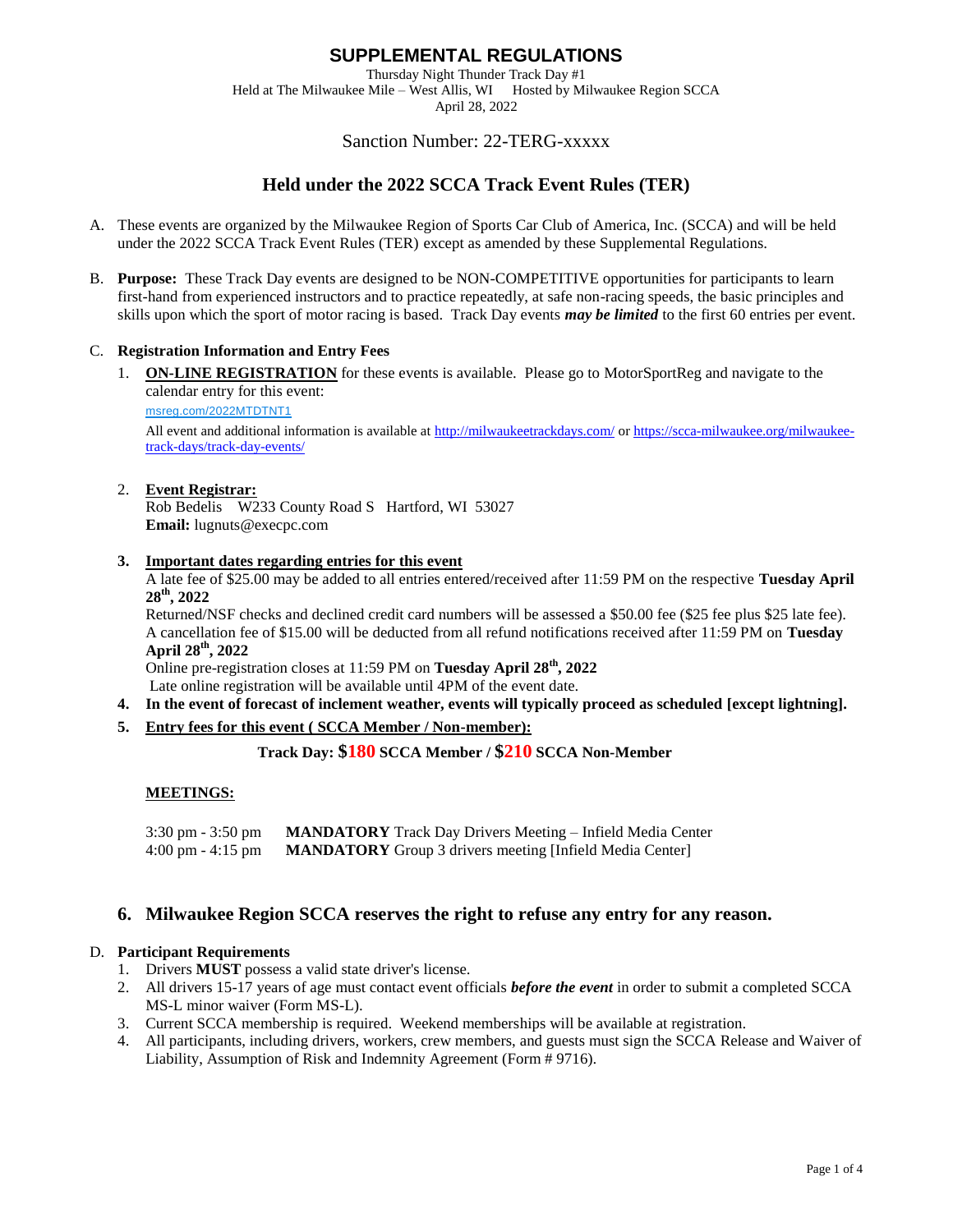Thursday Night Thunder Track Day #1

Held at The Milwaukee Mile – West Allis, WI Hosted by Milwaukee Region SCCA April 28, 2022

## Sanction Number: 22-TERG-xxxxx

# **Held under the 2022 SCCA Track Event Rules (TER)**

- 5. Any driver found to have driven on course in any vehicle before having properly completed the waiver signing process or submitting a completed tech inspection form will be disqualified from the event with no refund of entry fee and will be removed from the premises.
- 6. Drivers and participants are responsible for conduct of all guests on site during the event.
- 7. Consumption of alcohol by any legal-age participant, guest, volunteer, or worker is prohibited until the last session of the day has concluded. Use of narcotics or other dangerous drugs is prohibited at all times. Violators will be removed from the premises.
- 8. All drivers may be required to work a flag station during one or more sessions when their run group is not on course as directed by the Chief Steward or Safety Steward.

#### **Vehicles**

## **1. ALL PARTICIPANTS MUST SUBMIT A TECH INSPECTION FORM FOR THEIR VEHICLE**

#### E. **ELIGIBILITY OF VEHICLES:**

- 1. Any vehicle that is judged to be in an unsafe operating condition at any time during the event shall be prohibited from further participation until the deficiency is corrected and re-inspected by tech inspection personnel.
- 2. Any vehicle may be randomly inspected at any time during the event at the organizer's discretion.
- 3. All loose items must be removed from the outside and inside of the vehicle.
- 4. All cameras or recording devices must be securely mounted / tethered.
- 5. All vehicles must provide factory original (or better) seats that are securely mounted, seatbelts (SFI or FIA rated are recommended), and roll-over protection for both driver and in-car instructor (if used).
- 6. Hardtop and targa top vehicles are allowed.
- 7. Convertible vehicles operating with the factory roll-over protection system are allowed. Other convertibles not equipped with a factory roll-over protection system should be equipped with either a factory hardtop or a 4-point roll bar.
- 8. Vehicles that are in compliance with SCCA road race [Sports prototype racers and formula cars excluded], solo, rally or time trial rules are allowed.
- 9. Drivers of open-top vehicles should use arm restraints or run with the top up.
- 10. Drivers of open-wheel cars must contact the event organizers for permission to participate.

## **F. Driver Safety Equipment**

- 1. While on course, all participants shall wear a safety helmet meeting **Snell SA2010 / M2010** or newer specifications.
- 2. All drivers in open, convertible, targa, or T-top cars running with the roof panels removed must wear suitable eye protection, i.e., goggles, bubble shield, or face shield on full-face helmets.

## G. **Event Conduct**

SPEED LIMITS WILL BE DETERMINED BY THE CHIEF INSTRUCTOR. THE SPEED LIMITS MAY BE RAISED OR LOWERED BASED ON TRACK CONDITIONS AND THE RECOMMENDATION OF THE CHIEF STEWARD, CHIEF INSTRUCTOR AND SAFETY STEWARD.

- 1. Track Day driver groupings will be assigned prior to the event and will be based on completion of the Experience Level section of the Entry Form.
- 2. An instructor shall be available to each participant in a Track Day run group.
- 3. An instructor shall ride with each Track Day student until the Chief Instructor authorizes the student to drive alone.
- 4. Passing will only be allowed in those sessions designated as passing sessions by the Chief Instructor. **Passing will be allowed ONLY in designated passing zones.** All passes can only be made after the car to be overtaken has acknowledged the presence of the overtaking car and signaled on which side the pass is to be made by a hand signal (point-by). Use of a turn signal is not considered a valid means of signaling.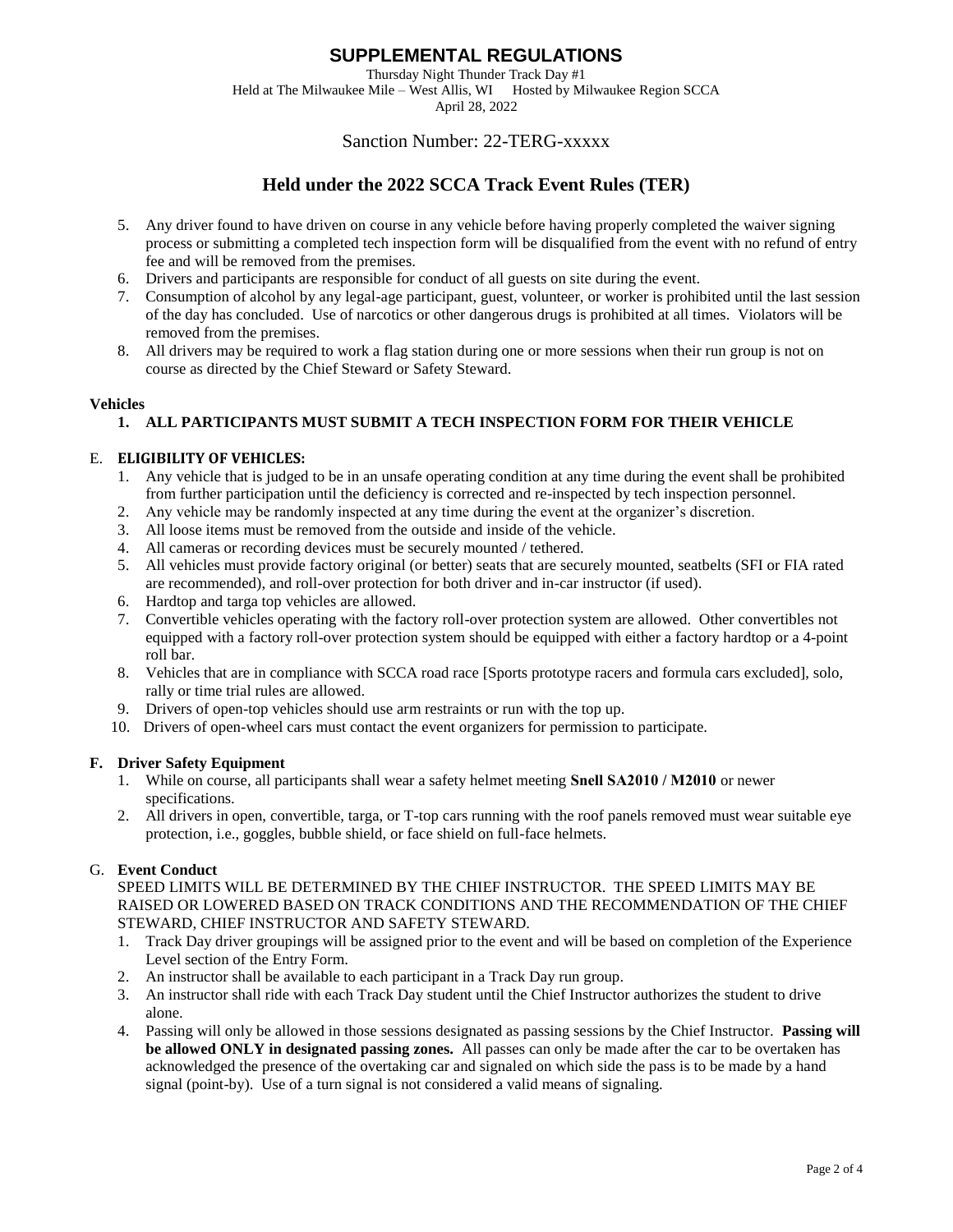Thursday Night Thunder Track Day #1 Held at The Milwaukee Mile – West Allis, WI Hosted by Milwaukee Region SCCA

April 28, 2022

# Sanction Number: 22-TERG-xxxxx

# **Held under the 2022 SCCA Track Event Rules (TER)**

- 5. Any driver who spins or leaves the course with all four wheels off course must return immediately to the pits and may not return to the course until authorized by the Chief Steward or Safety Steward. A vehicle re-inspection by the Chief Technical Inspector or Safety Steward may also be required prior to returning to the course.
- 6. If a vehicle has become inoperable or stuck in a run-off area, the session will be stopped until the vehicle is removed.
- 7. The only passengers allowed in any vehicle on course during any Track Day session are the instructors which are approved for that event. No other persons may ride along in any capacity. Violation will result in removal from the event. Participants may ride as passengers in instructor vehicles.
- 8. Passengers other than instructors may be allowed at the organizer's discretion.
- 9. The following flags and their meanings shall be explained at the driver's meeting and used at this event: i) GREEN - when displayed, the green flag indicates that the course is clear.
	- ii) YELLOW MOTIONLESS take care, danger, slow down, NO PASSING,
	- YELLOW WAVED great danger, slow down, be prepared to stop, NO PASSING.
	- iii) RED The session has been stopped. Clear the course for emergency traffic by stopping off course to the right as far as practical. Do not move until directed by a worker or official.
	- iv) BLACK There is a problem with your driving or your vehicle. Proceed to the pits at a reduced rate of speed and stop about midway through the pit lane for consultation. Black flags will be shown at start/finish and Corner 6.
	- v) BLUE WITH DIAGONAL YELLOW STRIPE another driver is following you. Be prepared to signal at the next designated passing zone.
	- vi) ORANGE WITH YELLOW STRIPE Debris on course, proceed with caution.
	- vii) CHECKERED The session has ended. Please return to the pits at the end of this lap. Checkered flags will be shown at Start / Finish and also at Corner 7.

## **H. Pits, Grid, & Paddock**

- 1. As per SCCA General Competition Rules, the hot pits shall be defined as the area between the chain-link fence and the trackside concrete wall.
- 2. The entire track property is considered paddock. Rules will be enforced accordingly for all participants which includes crew and guests. Access to certain portions of the track property will be limited or prohibited.
- 3. No paddocking or parking allowed on access road(s). It may be necessary to limit support vehicles in the paddock. Car trailers are to be moved if so directed by event officials. Any vehicle or trailer parked in violation of the event official's instructions may be towed away.
- 4. A SLOW, SAFE AND PRUDENT speed limit in the paddock will be observed and enforced.
- 5. Proper credentials, closed-toe shoes and shirts are required in the pits, grid, and false grid areas.
- 6. Smoking is prohibited in the pits, grid and false grid areas.
- 7. No person shall ride on the bodywork of participating cars, tow cars, or on trailers.
- 8. Drivers will be informed at driver's meeting if there are any unstaffed corners.
- 9. All trash must be placed in provided receptacles. All tires MUST be removed from the track property.
- 10. On-site fueling will not be available. Entrants are strongly encouraged to fuel their vehicles prior to arriving at event.
- 11. Caution should be used when refueling in the paddock.

## **I. Sound Control**

1. Maximum sound reading allowed per TTR is 100 dB measured at 50ft distance.

## **J. Event Insurance**

1. Overall liability coverage for the event is \$15 million. SCCA Member medical coverage is up to \$1,000,000 per person; non-SCCA member medical coverage is \$30,000 per person.